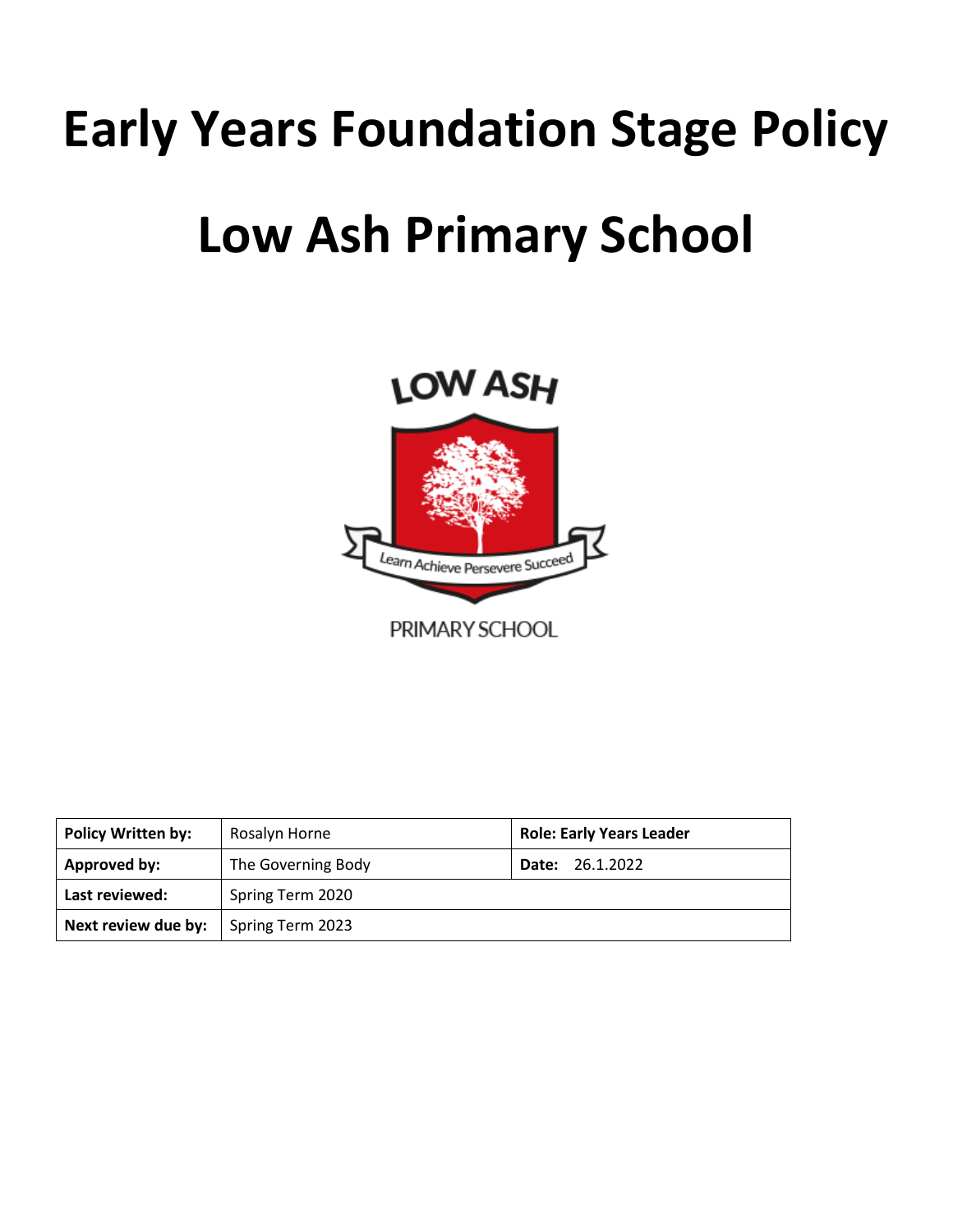## **Low Ash Primary School Early Years Foundation Stage Policy**

## **Statement of Intent**

Early childhood is the foundation on which children build the rest of their lives. At Low Ash Primary School, we greatly value the importance that the EYFS plays in laying secure foundations for future learning and development.

This policy has been developed in conjunction with the relevant DfE guidance and legislation to ensure that each child has a happy and positive start to their school life, on which they can build a foundation for a love of learning.

We ensure that children learn and develop well and are kept healthy and safe. We promote teaching and learning to ensure children's 'school readiness' and give children a broad range of knowledge and skills that provide the right foundation for good future progress through school and life.

At Low Ash Primary School, we recognise that children learn to be strong and independent from secure relationships. We aim to develop caring, respectful, professional relationships with the children and their families.

### **Roles and Responsibilities**

- The governing body has the overall responsibility for the implementation of this policy
- The governing body has overall responsibility for ensuring that this policy does not discriminate on any grounds, including, but not limited to, ethnicity/national origin, culture, religion, gender, disability or sexual orientation
- The EYFS Leader, in conjunction with the Co-Head Teachers, has responsibility for the day-to-day implementation and management of this policy
- Staff, including teachers, support staff and volunteers, are responsible for familiarising themselves with, and following, this policy
- Staff, including teachers, support staff and volunteers, are responsible for remaining alert to any issues of concern in children

#### **Aims**

We aim to support all children to become independent and collaborative learners. We will provide a broad and balanced curriculum that will enable each child to develop personally, socially, emotionally, spiritually, physically, creatively and intellectually to their full potential.

At Low Ash Primary School, we will:

- Give each child a happy and positive start to their school life, in which they can establish a solid foundation for a love of learning
- Enable each child to develop socially, physically, intellectually and emotionally
- Encourage children to develop independence within a secure and friendly atmosphere
- Support children in building relationships through the development of social skills such as cooperation and sharing
- Work alongside parents to meet each child's individual needs to ensure they reach their full potential

Low Ash Primary School adheres to the four guiding principles which shape practice within EYFS settings:

- Every child is a unique child, who is constantly learning and can be resilient, capable, confident and self-assured
- Children learn to be strong and independent through positive relationships
- Children learn and develop well in enabling environments, in which their experiences respond to their individual needs and there is a strong partnership between the school and parents
- Children develop and learn in different ways and at different rates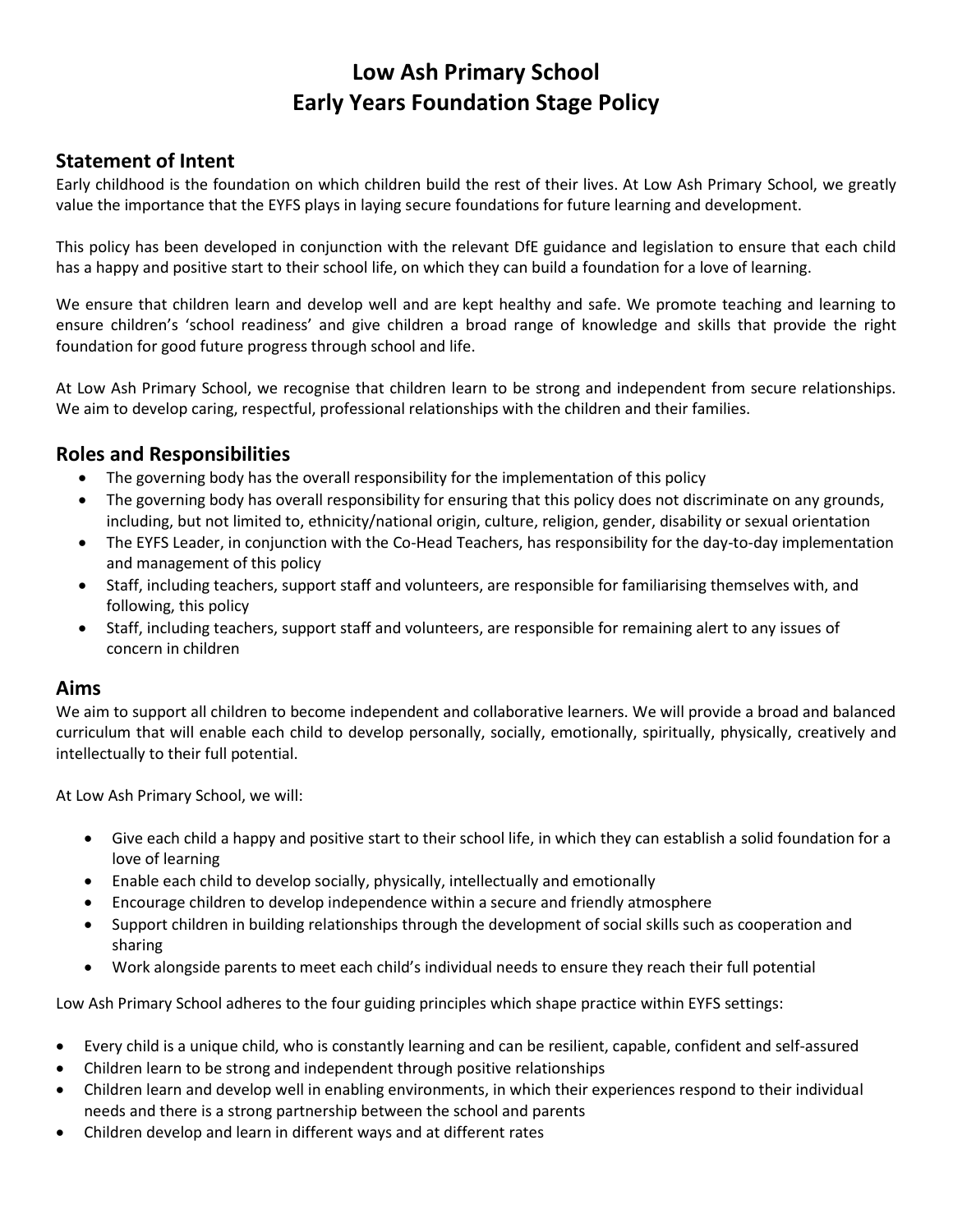To put these principles into practice, the school:

- Provides a balanced curriculum which takes children's different stages of development into account
- Promotes equality of opportunity and anti-discriminatory practice
- Works in partnership with parents
- Plans challenging learning experiences, based on individual needs, which are informed by observation and assessment
- Implements a key person approach to develop close relationships with children
- Provides a safe and secure learning environment

#### **Learning and Development**

Low Ash Primary School offers an EYFS curriculum based on an observation of children's needs, interests and stages of development. In partnership with parents, the school promotes the learning and development of pupils to ensure they are ready for the next stage of education.

There are seven areas of learning and development that must shape education programmes in EYFS settings. These are split into two sections – prime and specific; however, all the sections are interconnected and important.

The **'Prime'** areas of Learning and Development are:

#### **Communication and Language**

- Listening, Attention & Understanding
- Speaking
- **Personal, Social and Emotional Development**
- Self-Regulation
- Managing Self
- Building Relationships

#### **Physical development**

- Gross Motor Skills
- Fine Motor Skills

#### The **'Specific'** areas of Learning and Development are:

#### **Literacy**

- Comprehension
- Word Reading
- Writing

#### **Mathematics**

- Numbers
- Numerical Patterns
- **Understanding the world**
- Past & Present
- People, Cultures & Communities
- The Natural World

#### **Expressive Arts & Design**

- Creating with Materials
- Being Imaginative & Expressive

Activities are planned to reflect children's interests and individual circumstances in order to provide each child with a challenging and enjoyable experience. The EYFS Leader and Class Teacher will discuss any cause for concern in a child's progress, especially in the prime areas of learning, with the child's parents. A strategy of support will be agreed upon and consideration will be taken as to whether the child may have a special educational need or disability which requires additional support.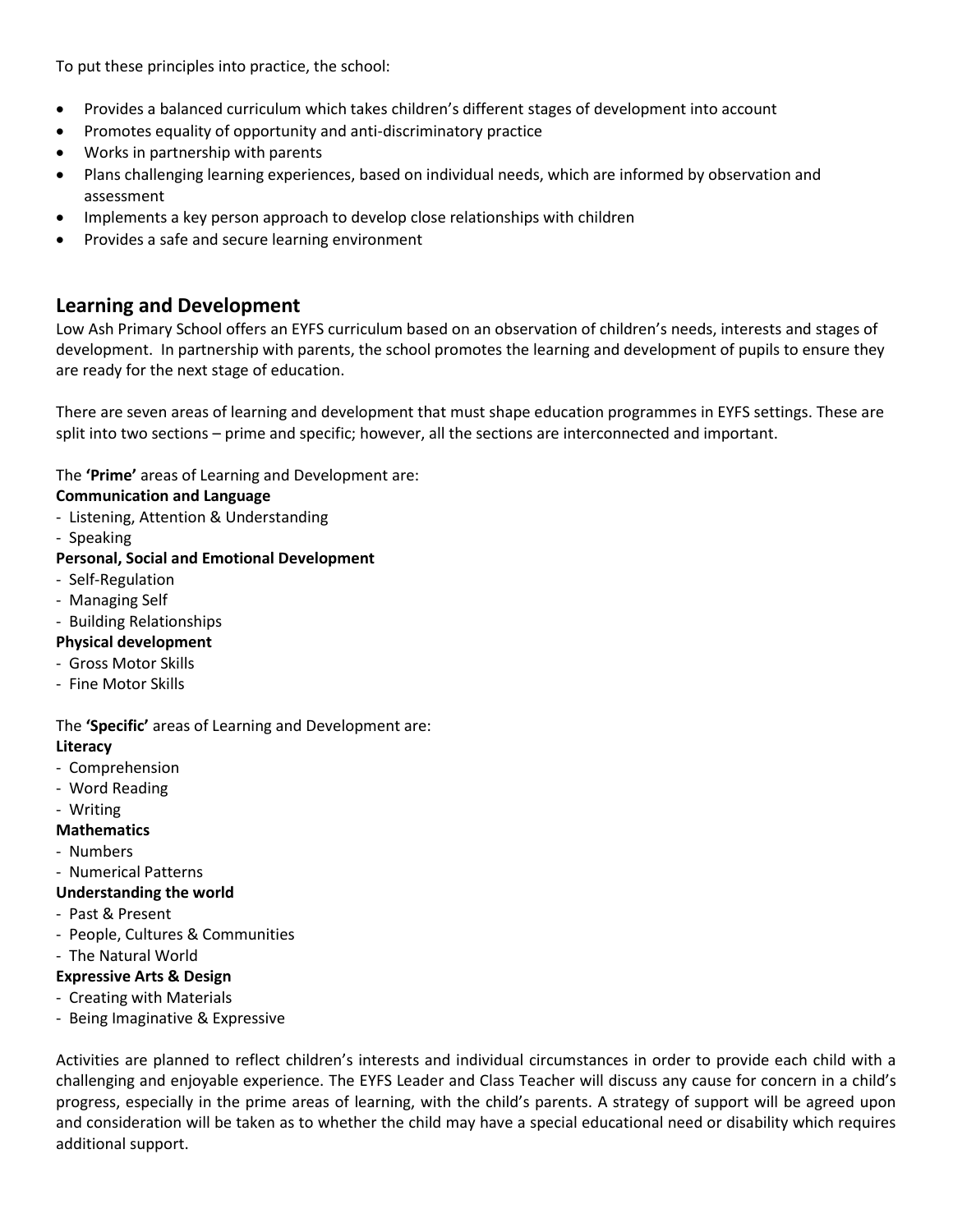The school takes reasonable steps to provide opportunities for children with English as an additional language (EAL) to use their home language in play and learning whilst also ensuring that these children have sufficient opportunities to reach a good standard of English. During assessment, if a child is found to not have a strong grasp on English, the EYFS Leader or Inclusion Leader will contact the child's parents to establish their home language skills to assess if there is cause for concern about a language delay.

Each area of learning and development will be implemented through a mix of adult-led and pupil-initiated activity. The school will respond to each child's emerging needs and interests, guiding their development through friendly and positive interaction.

Activities are planned with regard to three Characteristics of Effective Teaching and Learning in the EYFS:

- **-Playing and Exploring** children investigate and experience things
- **-Active Learning** children concentrate and keep on trying if they encounter difficulties, and enjoy their achievements
- **-Creating and Thinking Critically** children have and develop their own ideas, make links between ideas, and develop strategies for doing things

### **The learning environment and outdoor spaces**

The learning environment is organised in such a way that children can explore and learn in a safe environment. Children have access to an enclosed outdoor play area, and daily outdoor activities are planned, unless circumstances, such as the weather, would make outdoor activity inappropriate and unsafe. There are toilet facilities available for the EYFS.

#### **Inclusion**

Low Ash Primary School values all their children as individuals irrespective of their ethnicity, culture, religion, home language, background, ability or gender. The EYFS curriculum is planned in order to meet the needs of the individual child and support them at their own pace. We will ensure that the needs of all children are met, regardless of any protected characteristics they have.

The Special Educational Needs and Disabilities (SEND) Policy ensures all children receive the support they need and are given the best learning experience possible. Children with SEND in the EYFS setting will be monitored and managed by the school's Inclusion Leader.

#### **Assessment**

Assessment plays an important part in helping the school to recognise children's progress, understand their needs, plan activities, and assess the need for support. Formative assessments are used to assess the learning and development of children in the EYFS. Staff members will observe children to understand their level of achievement, interests and learning styles. This information will then be used to shape learning experiences for each child.

Parents will be kept up-to-date with their child's progress and development, and the class teachers will address any learning and development need in partnership with parents. Reasonable adjustments will be made to the assessment process for children with SEND, as appropriate.

At the start of the Reception year, children undertake the statutory Reception Baseline Assessment (RBA). This is a short assessment, taken in the first six weeks in which a child starts Reception.At the end of the Reception year, the Early Years Foundation Stage Profile is completed for each child. The Profile provides parents and carers, practitioners and teachers with a well-rounded picture of a child's knowledge, understanding and abilities, their attainment against expected levels (the Early Learning Goals (ELG's), their characteristics of learning and their readiness for Year 1. The results from the EYFSP are shared with parents in their child's end of year report. The school also reports the EYFSP to the Local Authority.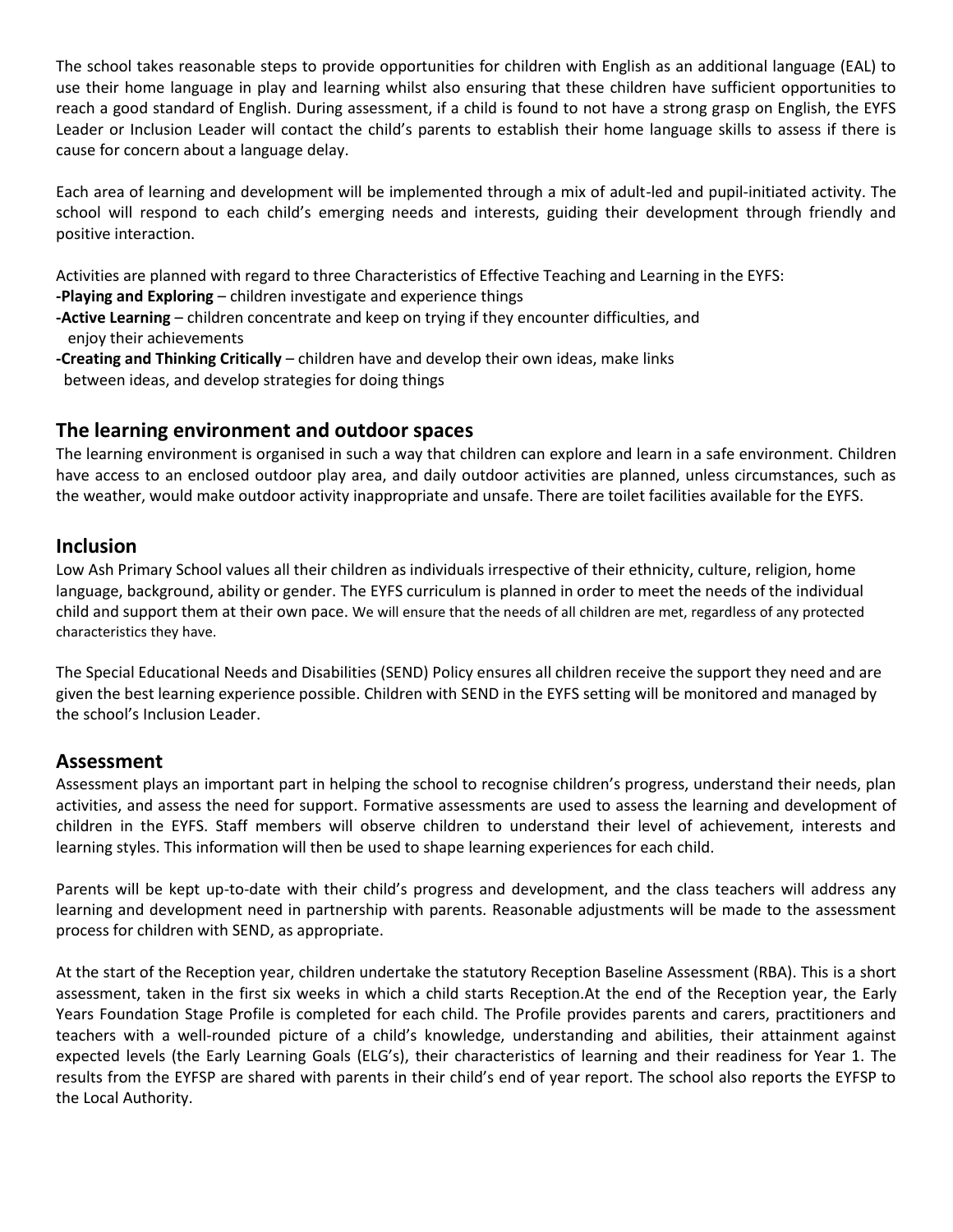## **Safeguarding and Welfare**

Low Ash Primary school takes all necessary steps to keep the children in our care safe and well. Any safeguarding or welfare issues will be dealt with in line with the Child Protection and Safeguarding Policy, and all members of staff in the EYFS are required to read this policy as part of their induction training.

The DSL is Janina Grimshaw. The Deputy DSLs are Fiona Meer, Beth Medhurst, Dan Hurst, Louise Robinson & Lisa Thompson. The DSL is responsible for safeguarding children and liaising with local children's services as appropriate. The Deputy DSLs will undertake the duties of the DSL in their absence, but overall responsibility for safeguarding will remain with the DSL. The DSL and Deputy DSLs will undertake child protection training as required. Staff will receive safeguarding training that enables them to understand the safeguarding policy and procedures, have up-to-date knowledge of safeguarding issues, and recognise signs of potential abuse and neglect

It is important to us that all children in the school are 'safe'. We aim to educate children on boundaries, rules and limits and to help them understand why they exist. We provide children with choices to help them develop this important life skill. Children should be allowed to take risks, but need to be taught how to recognise and avoid hazards. We aim to protect the physical and psychological well being of all children. (See Whole School Safeguarding and Child Protection Policy).

### **Health and safety**

First-aid boxes are located in the Nursery and Reception classrooms. The school's Administering Medication Policy outlines the procedures for administrating medicines. A member of the EYFS team will report any accident or injury requiring first aid to their parent or adult who collects the child on the day it occurs.

Accidents and injuries will be recorded in an accident book, located in Nursery and RH. The Co-Headteachers will report any serious accident, illness, injury, or death of a child whilst in the school's care to Ofsted as soon as is reasonably practicable, but within 14 days of the incident occurring. Local child protection agencies will also be notified.

The school has a Fire Evacuation Plan and Invacuation Plan in place.

The Co-Headteachers will notify Ofsted of any incidents of food poisoning affecting two or more children within 14 days of the incident. Information about any dietary requirements, preferences, food allergies and any special health requirements a child has will be recorded. Fresh drinking water is available at all times.

Smoking is not permitted on the school premises.

## **Staffing**

Low Ash Primary School has a robust recruitment procedure in place, which aims to ensure that members of staff employed in the EYFS are suitable. Staff receive training to ensure that they understand their roles and responsibilities, including information about emergency evacuation procedures, safeguarding, child protection, and health and safety. Staff will be supported to undertake the appropriate training and professional development to ensure children receive the best quality learning experience.

The EYFS Leader holds a full and relevant teaching qualification alongside at least two years' experience working in an Early Years setting. At least half of the other EYFS staff hold a full and relevant level 2 qualification.

There will be at least one member of staff on the school premises at all times who has a current paediatric first-aid (PFA) certificate. Low Ash Primary School will organise PFA training to be renewed every three years. The list of staff who hold PFA certificates can be found in the school office and on posters around school. Low Ash Primary School provides a staffing ratio in line with the safeguarding and welfare requirements set out in the 'Statutory Framework for the Early Years Foundation Stage'.

Only members of staff with level 2 English and Maths qualifications will count towards the staffing ratios at level 3. Each child is assigned a key person whose role it is to help ensure that every child's care is tailored to meet their individual needs. This may be the class teacher or another member of the EYFS Team.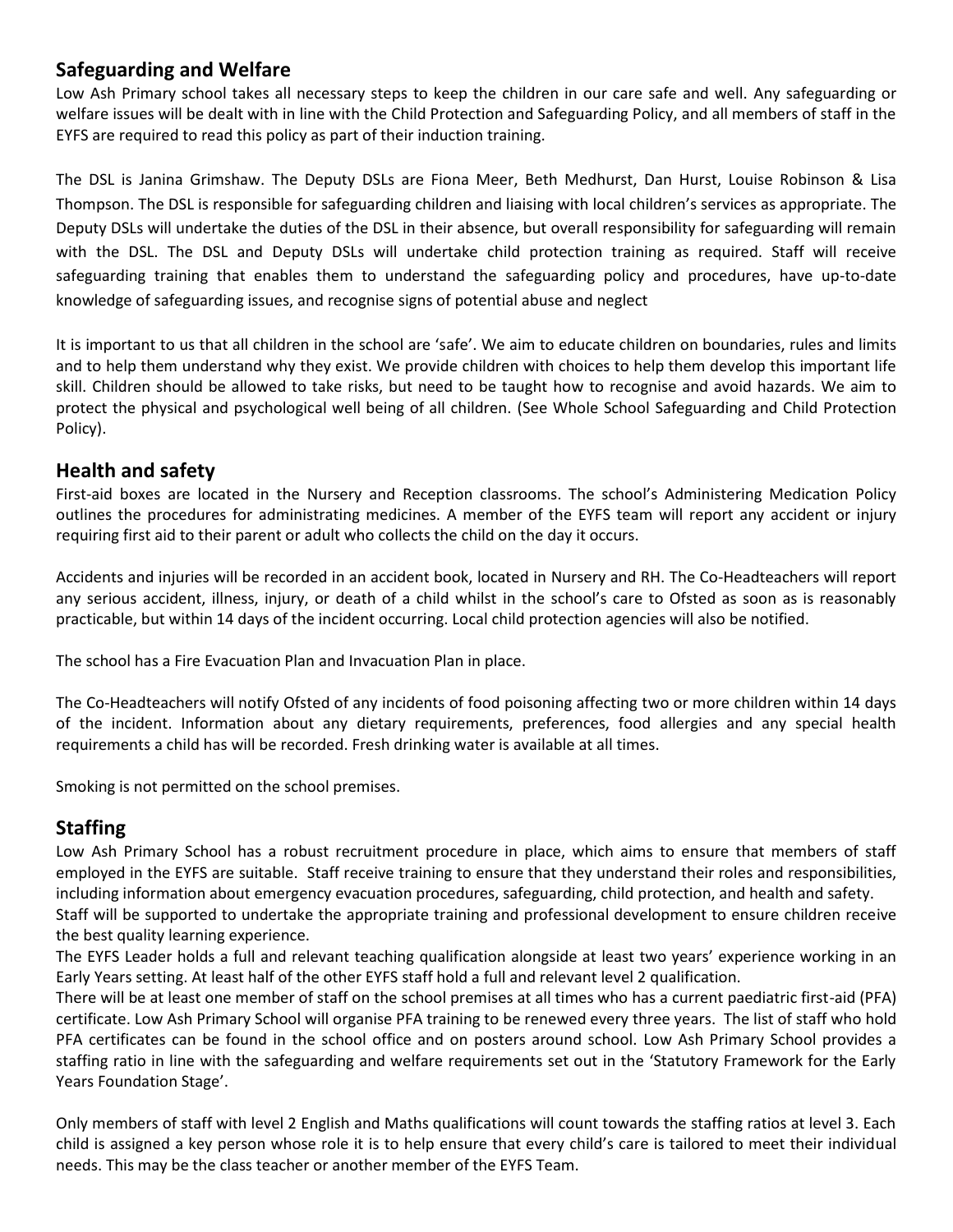## **Information and Records**

Low Ash Primary School stores and shares information in line with the GDPR and the Data Protection Act 2018, and with regard to the school's GDPR Policy.

### **The following information is recorded for each child:**

- The child's name and date of birth
- The name and address of every parent or carer who is known to the school, and which parent or carer the child normally lives with
- The emergency contact details of the child's parent or carer

## **The following information about the school is recorded:**

- The school's name, address and telephone number
- The school's certificate of registration
- The name, address and telephone number of anyone who will regularly be in unsupervised contact with the children
- A daily record of the names of the children being cared for in the school and their hours of Attendance

#### **The following information is made available to parents:**

- How the school delivers the EYFS and how parents can access more information
- The daily routine and the activities offered in the school's EYFS and how parents can assist their child's learning at home
- How the school's EYFS supports children with SEND
- Information about the policies and procedures in place in the school's EYFS
- Staffing details
- Food and Drink provided for the children

#### **Low Ash Primary School will notify Ofsted if there are any changes to the following:**

- The address of the school
- The school's contact details
- The hours during which care is provided
- Any significant event which is likely to affect the suitability of the school or any person who cares for, or is in regular contact with, children to look after children

## **Parental Involvement**

At Low Ash Primary School, we firmly believe that the EYFS cannot function without the support of parents. We provide the following opportunities to involve parents and carers in their child's education:

- Parents are invited to parents' evenings twice a year
- The school has an open-door policy and parents are welcome to talk to teachers at the start and end of the school day although an appointment may need to be made if a longer or confidential meeting is required
- Parents receive a report on their child's attainment and progress at the end of each school year
- Nursery and Reception classes allow free access to the children's profiles
- Space is provided in the children's profiles for parents/carers to leave comments relating to the children's achievements
- Opportunities are offered for parents and carers to visit the school on a volunteer basis to assist with the children's learning e.g. listening to readers
- Written contact is made via School Ping through the half termly Parent Information Sheets, school newsletters and Reading records. (Reception)
- A variety of activities are arranged throughout the year that encourage collaboration between child, school and parents: reading sessions, open sessions, key worker sessions, school visits, school plays, information sessions e.g. Phonics and Maths Workshops etc.
- Parents are asked to sign permission slips for any visits out of school, use of photographs of their child and using the internet at school
- Parents are asked to complete various admission forms and a medical form to ensure we have the correct details for each child